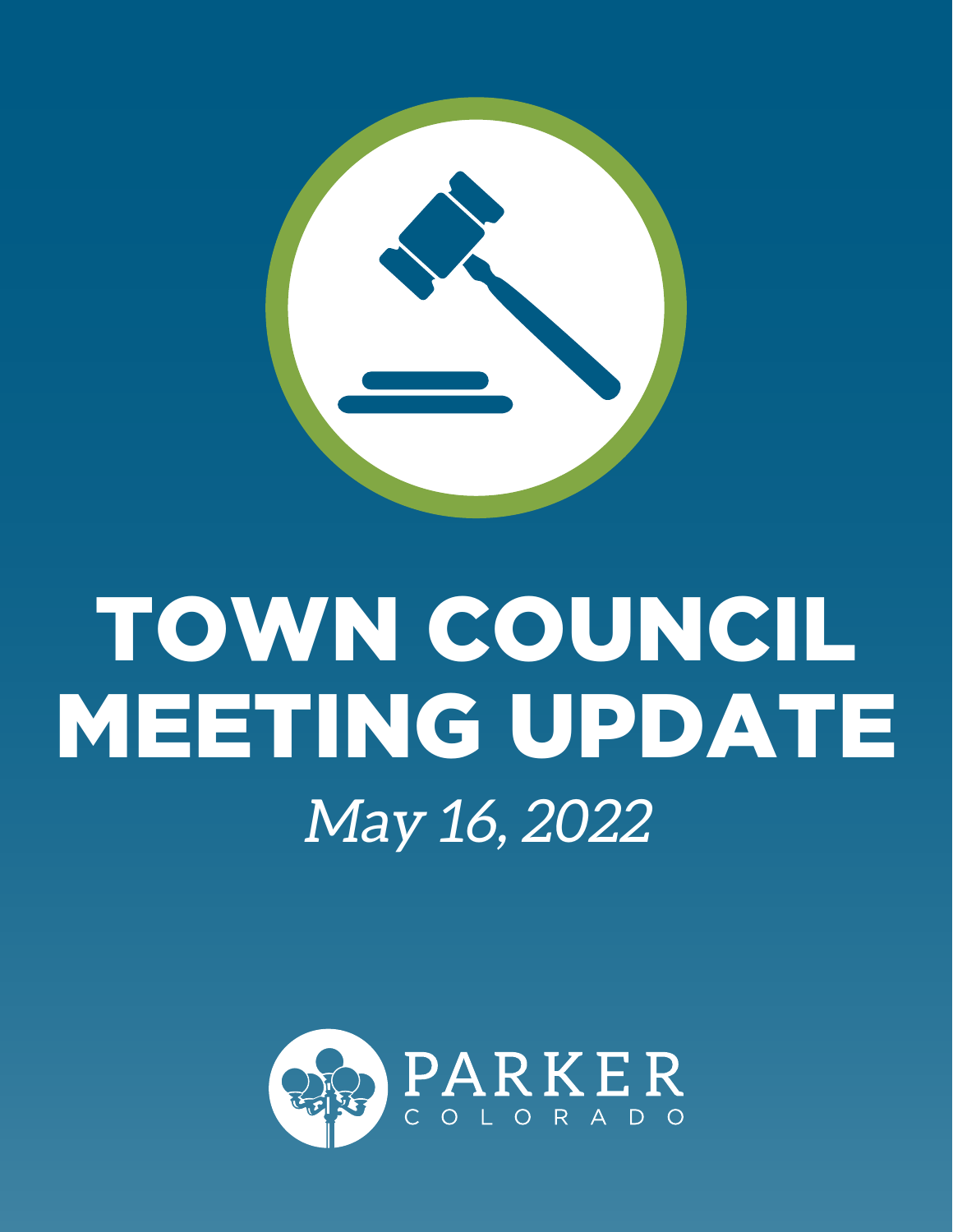

# **CLICK TO WATCH THE MEETING VIDEO - [FACEBOOK](https://www.facebook.com/TownofParkerCO/videos/474981377758811) [| YOUTUBE](https://www.youtube.com/watch?v=_oAKqPqW7gY)**

# **PUBLIC HEARINGS AND SECOND READINGS**

# *Public Hearings*

#### • Auburn Hills Minor Development Plat and Right-of-Way Vacation

Town Council approved three items related to a minor development plat (MDP) that subdivides an existing property located at the southwest corner of Mainstreet and Jordan Road into five lots for future commercial development. In addition to the MDP was an ordinance vacating a portion of excess right-of-way (0.48 acres) located on the west side of Jordan Road south of Mainstreet, as well as a subdivision improvement agreement to secure the public improvements associated with the MDP. The MDP establishes the framework for future commercial use, however, all proposals for development will require a site plan application and approval. These will be processed administratively under the Land Development Ordinance. The Bradbury Ranch PD zoning designates the property as Neighborhood Commercial with the intention of providing a broad range of retail goods and services and business and professional services that support residential use and surrounding residential neighborhoods. The developer requested that the Town sell and vacate the excess right-of-way and allow it to be incorporated into the new development. Based on the market value of the land and the added value that the land would bring to the overall development, a sale price of \$165,000 was negotiated with the developer.

#### Approved 6-0 (In Favor: Barrington, Diak, Hefta, Hendreks, Poage, Rivero)

#### • Parker Youth Commission

Town Council approved an ordinance and resolution resulting in the creation of a new Town commission, the Parker Youth Commission. The Mayor, Town Council and Town Administrator proposed the creation of this commission to offer Parker youth an opportunity to interact with their government, build leadership skills and enhance civic engagement. Ordinance No. 1.560 establishes the Town of Parker Youth Commission with the purpose of providing an opportunity for community youth to learn about government, participate in the process and represent and articulate the needs of Parker's youth.

Approved 6-0 (In Favor: Barrington, Diak, Hefta, Hendreks, Poage, Rivero)

#### • Hess Road Slope Easement Release

Town Council approved an ordinance to release a portion of the slope easement for Hess Road held by the Town on Lot 3, Pine Bluffs Filing 4, Amendment 1. In 2004, the Town acquired a slope easement over portions of the Pine Bluffs development in order to accommodate the construction of Hess Road east of Parker Road. This easement was necessary to allow the backslope of the roadway grading to be tied-in on the adjacent properties. This slope easement included a portion of subject property, which is now proposed to be developed as a commercial property within the Pine Bluffs development. With the roadway slope now constructed and established, the portion of the slope easement located on this property is no longer necessary, provided the property is developed in accordance with the proposed site plan.

#### Approved 5-1 (In Favor: Barrington, Diak, Hefta, Hendreks, Rivero; Opposed: Poage)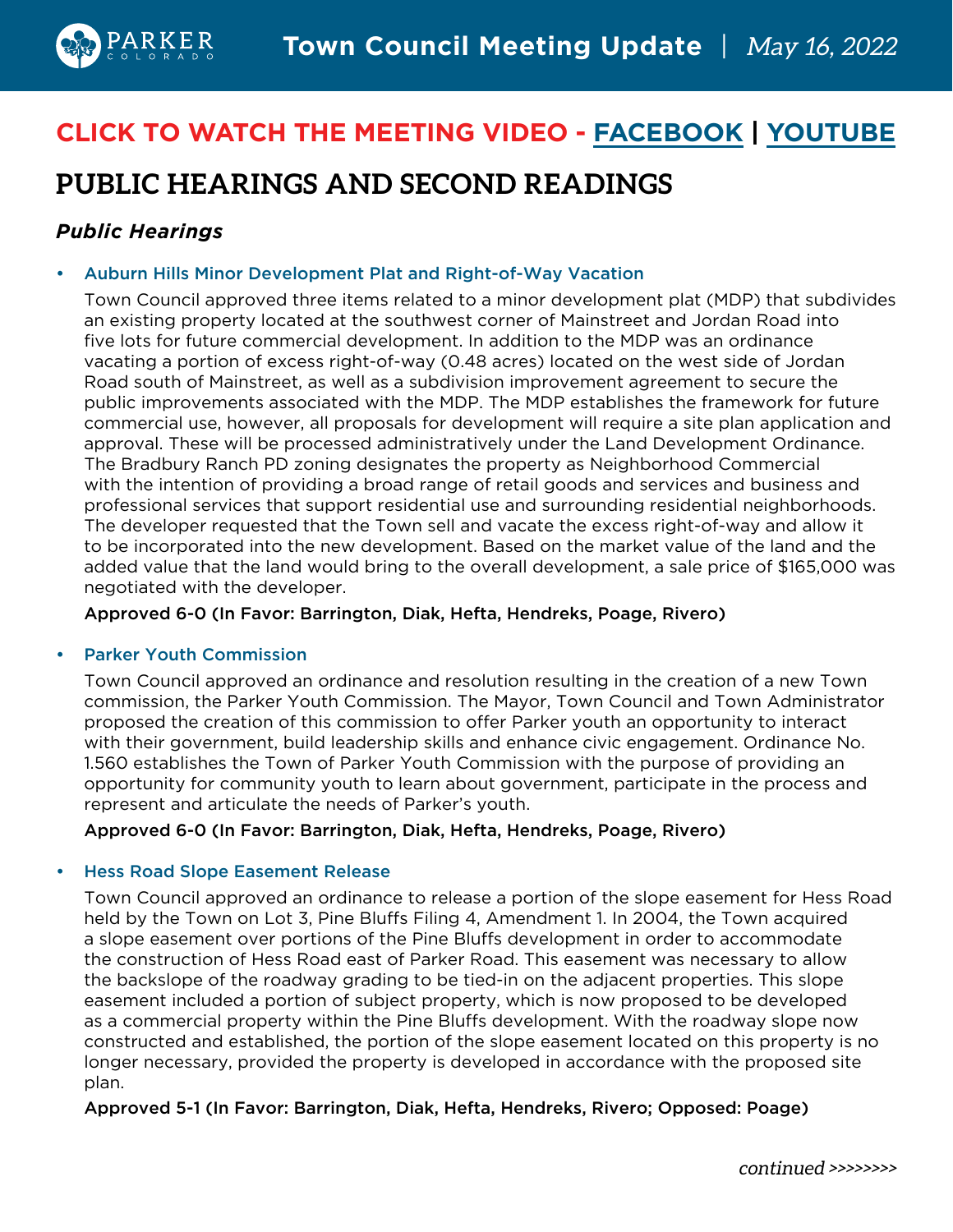

# **PUBLIC HEARINGS AND SECOND READINGS (con't)**

## *Resolutions*

#### • Paid Family Medical Leave Insurance Program Opt Out

Town Council passed a resolution to decline the Town's participation in the State of Colorado's Paid Family and Medical Leave Insurance (FAMLI) Program. Local government employers are permitted to decline to participate in the FAMLI Program. If the local government declines participation, individual employees can still elect to participate in the program and will be responsible for 50% of the premium. To decline participation, the Town must vote on a resolution to decline participation in the Program and then provide notice of that vote to its employees and the state. Town employees were provided notice of this hearing, including information about the FAMLI Program and the effects of the Town opting out of the program, via email from the Town Administrator on April 20, 2022. Employees were provided two options to send written comments about the proposed opt-out resolution prior to this hearing, and were informed of the date, time and location of the hearing should they desire to provide in-person testimony. The Town currently offers paid leave to its employees, including sick leave, vacation leave, short-term disability and long-term disability coverage. Employees may also be eligible for federal Family and Medical and Leave Act ("FMLA") coverage based on their individual circumstances. Therefore, employees do have leave options available to them when they need to take time off for family or medical reasons.

Approved 6-0 (In Favor: Barrington, Diak, Hefta, Hendreks, Poage, Rivero)

## *Contracts Over \$500,000*

#### • O'Brien Park Playground Improvements

Town Council approved a trade contractor agreement with Richdell Construction, Inc., in the amount of \$1,823,800 for the O'Brien Park Playground Improvements Project, plus a 10% construction contingency in the amount of \$165,800. This project includes a complete renovation of the existing playground that will expand play opportunities, provide universally accessible play equipment, add musical instruments, add shade structures and increase the amount of picnic table seating. Project construction is anticipated to start in June and be completed by November.

#### Approved 6-0 (In Favor: Barrington, Diak, Hefta, Hendreks, Poage, Rivero)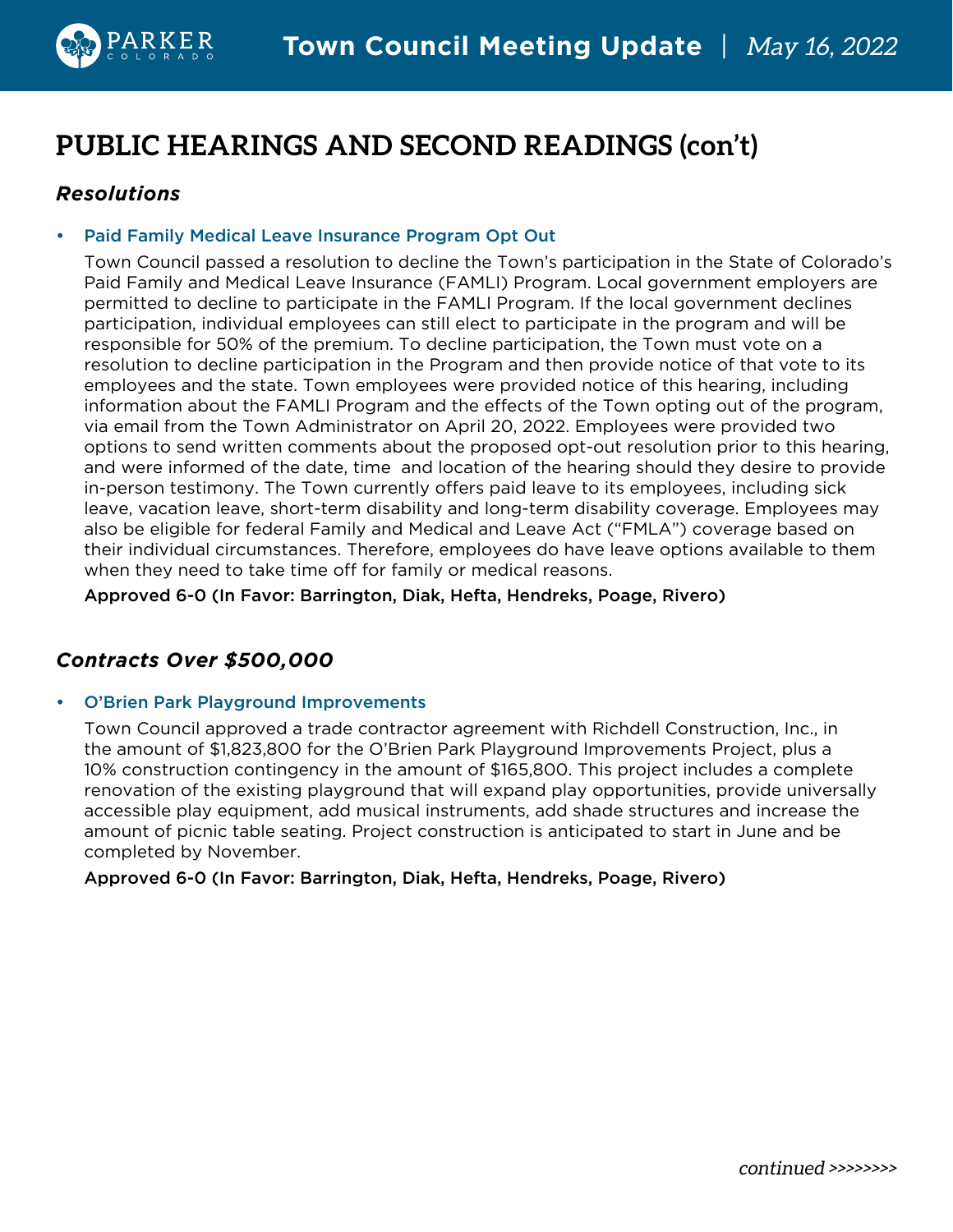# **CONSENT AGENDA**

## *First Readings - Second Readings Scheduled for June 6*

#### • Mountain View Senior Center Easement Conveyance

This proposed ordinance would result in the dedication of an easement to Parker Water and Sanitation District (PWSD) over a Town-owned property, Tract B, Mountain View Senior Center Filing No. 1. In 1997, a Minor Development Plat for the Mountain View Senior Center Filing No. 1 subdivision was recorded. This plat created the lot for the American Academy Charter School located on Motsenbocker Road. As part of the Minor Development Plat, a small tract (Tract B) was dedicated to the Town as public right-of-way to accommodate a north-south roadway connection between Clarke Farms and future development to the south. As the land to the south was eventually developed as the Olde Town subdivison, the roadway network in this area was ultimately modified to no longer include a roadway connection over Tract B. The vacant land to the west of Mountain View Senior Center is now proposed to be developed as townhomes as part of the Senderos Creek subdivison. As part of the construction drawings for that development, waterline infrastructure is proposed to be located within Tract B. PWSD has requested that the Town dedicate a waterline easement to the District to cover the proposed infrastructure.

#### Approved 6-0 (In Favor: Barrington, Diak, Hefta, Hendreks, Poage, Rivero)

#### • Parker Municipal Code Definition Concerning Harassment

The Colorado Supreme Court recently ruled that the phrase "intended to harass" in the context of the state's anti-harassment statute is constitutionally overbroad because it could implicate speech that is protected by the First Amendment. The Town has a similarly worded provision in its harassment ordinance; therefore, the ordinance should be updated to conform with the Supreme Court's ruling.

Approved 6-0 (In Favor: Barrington, Diak, Hefta, Hendreks, Poage, Rivero)

## *Motions, Contracts, Resolutions, Proclamations, Agreements*

#### • Chambers Road Property Conveyance

Town Council passed a resolution accepting the conveyance of right-of-way from Douglas County for Chambers Road south of the E-470 interchange to the planned Belford Avenue intersection. Belford Avenue west of Chambers Road is now under construction, and Douglas County wished to not assume responsibility for the operation and maintenance of the new traffic signal as it is not a Douglas County development responsibility. The Town already maintains the Chambers Road and E-470 interchange traffic signals to the north; therefore, it was logical for the Town to assume maintenance responsibility for the new traffic signal since the new signal is a requirement of a Town development. Following this approval of the conveyance, a separate annexation process will be undertaken later in 2022 to clean up this area jurisdictionally.

#### Approved 6-0 (In Favor: Barrington, Diak, Hefta, Hendreks, Poage, Rivero)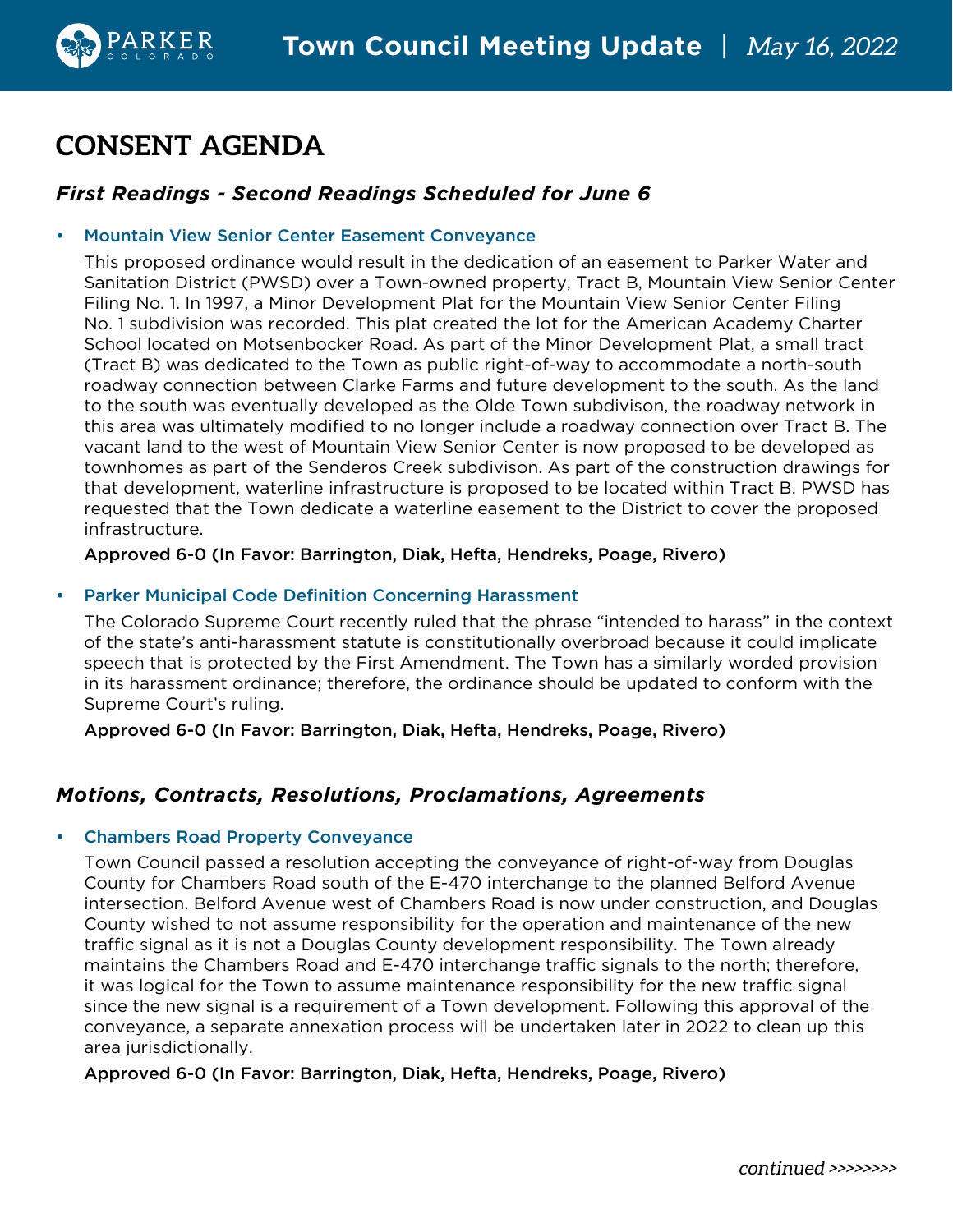

# **CONSENT AGENDA (con't)**

## *Motions, Contracts, Resolutions, Proclamations, Agreements (con't)*

#### • Valley Hope of Parker Sidewalk Easement Conveyance

Town Council passed a resolution accepting the conveyance of a sidewalk easement covering a new public sidewalk on Mainstreet that is proposed in a site plan amendment for Lot 1, Block 1, of Valley Hope of Parker. The Town requires that all sidewalks and trails along public roadways be located either within public right-of-way or within a sidewalk easement that preserves the public's right to access them. The construction drawings for this site plan amendment propose a new public sidewalk on the south side of Mainstreet east of Canterberry Parkway, of which a portion is located outside of public right-of-way and on private property. Because the sidewalk is proposed to be constructed with a site plan and not with a plat, the required sidewalk easement needed to be dedicated via separate instrument.

Approved 6-0 (In Favor: Barrington, Diak, Hefta, Hendreks, Poage, Rivero)

#### • Valley Hope of Parker Drainage Easement Conveyance

Town Council passed a resolution accepting the conveyance of a drainage easement covering drainage improvements for Lot 1, Block 1, of Valley Hope of Parker. The Town's Stormwater criterion requires that drainage easements be dedicated over all storm drainage facilities located on private property. The drainage easements are necessary to ensure the long-term operation and maintenance of drainage infrastructure to minimize flooding and protect the quality of stormwater runoff. Since the drainage facilities for the Valley Hope of Parker improvements are being constructed as part of a site plan process, and not a plat, the easement needed to be dedicated by a separate instrument.

Approved 6-0 (In Favor: Barrington, Diak, Hefta, Hendreks, Poage, Rivero)

#### • Mark 6 Business Subdivision Multi-Use Easement Conveyance

Town Council passed a resolution accepting the conveyance of a multi-use utility easement covering drainage improvements proposed with the site plan for Lot 5, Mark 6 Business Subdivision, 2nd Amendment. Because the proposed drainage improvements will share a corridor with water and sewer utilities, a multi-use utility easement was proposed to reflect the arrangement.

#### Approved 6-0 (In Favor: Barrington, Diak, Hefta, Hendreks, Poage, Rivero)

#### • Mark 6 Business Subdivision Drainage Easement Conveyance

Town Council passed a resolution accepting the conveyance of a drainage easement covering drainage improvements proposed with the site plan for Lot 5, Mark 6 Business Subdivision, 2nd Amendment. Since the drainage facilities are being constructed as part of a site plan process, and not a plat, the easement needed to be dedicated by a separate instrument.

Approved 6-0 (In Favor: Barrington, Diak, Hefta, Hendreks, Poage, Rivero)